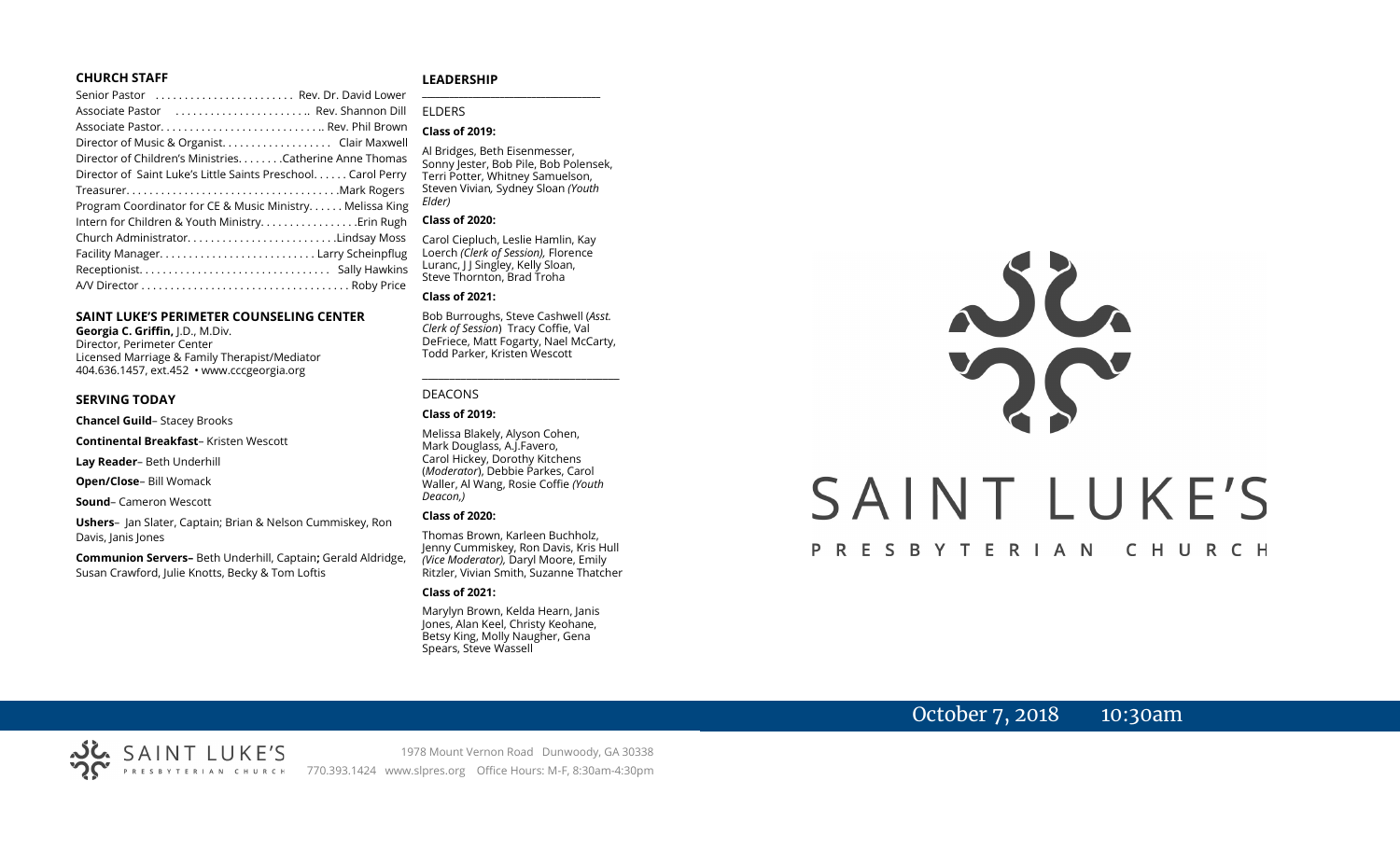

1978 Mount Vernon Road • Dunwoody, Georgia 30338 770.393.1424 • www.slpres.org

#### **October 7, 2018**

World Communion Sunday

#### **Liturgical Color:** White

*Liturgical colors can orient us to the season of the church year and help to engage the sense of sight in worship. White is used for Communion Sunday.*

#### **SUNDAY SCHEDULE**

8:15am Chapel Communion Service 9:15am Sunday School 10:30am Sanctuary Worship Service *Nursery available at all services and Sunday School.* 

#### MISSION

Responding to God's call and empowered by the Holy Spirit, we invite all to join us in knowing, serving, and sharing Jesus Christ here and around the world.

#### VISION

To be a beacon of faith, hope, and love– every member an active disciple in Christ's ministry.

#### **WELCOME, GUESTS!**

We are delighted you are worshipping with us.

**DURING** the Welcome, please print the requested information on the Friendship Pad and pass the Friendship Pad down the pew.

**AFTER** the worship service, please join us outside the Sanctuary where our Pastors or a church officer will be available to answer questions and provide you with a loaf of freshly-baked bread.

**FOR MORE** information about our programs, ministries or membership, please contact one of our Pastors at 770.393.1424, or visit our website: slpres.org.

#### **THAT ALL MAY WORSHIP**

**ASSISTIVE** A hearing loop is **ASSISTIVE** A hearing loop is accessible by switching hearing aids to  $\mathcal{D}_{I}$ T-coil. Also, large print hymnals and back cushions are available. Please contact an usher for further assistance.

**CHILDREN** are a precious part of our church family, and we welcome them in worship. Worship notebooks and tactile activities are available on the blue Worship Carts in the back of the sanctuary. Each week, children are invited to walk up for an age-appropriate message during "Tell Us Our Story." After that time, they may remain in worship, go to Faithful Friends (K-2nd) or go to child care (PreK and younger).

**HAVE YOU LOGGED ON TO REALM?** — We

have a new database and we need you to log in! Why? So we have your most up-to-date information! You can access realm at: [https://onrealm.org,](https://onrealm.org) or by going to the member login tab at the top of our website. If you are a previous user of the former system you should be able to log in using the same credentials as before: your primary email account and your password. (Some previous passwords may not have the correct amount of digits and may need to be reset.) If you don't remember your password you can use the password reset function that is present on the login screen. If you have difficulty or if you are a  $1<sup>st</sup>$  time user of our online services then send an email to [realm@slpres.org](mailto:realm@slpres.org) and someone will respond and help you.

**BULLETIN/HIGHLIGHTS DEADLINE—Please** submit all information for the bulletin and/or Highlights on Monday. Announcements are reviewed by staff on Tuesdays and will be edited for space and content.

#### **ALL-CHURCH BREAKFAST PREPARED BY SAINT LUKE'S MEN ON SATURDAY,**

**OCTOBER 13 AT 8 AM—** Come enjoy a delicious breakfast while learning about some of the most important work being done in Atlanta to combat poverty and homelessness. Saint Luke's will welcome Brad Schweers, the Executive Director of Intown Collaborative Ministries (ICM), whose mission is "to prevent and reverse homelessness and hunger in Intown Atlanta by building a healthy community through caring relationships and transformed lives." ICM continues to work with and support those who used to be housed at the Journey Men's Shelter, Saint Luke's longstanding partner until the shelter closed last year. Come join us for this important opportunity to hear from one of the city's most successful advocates for the city's most vulnerable citizens about what is being done to eradicate homelessness and how we can help! Help us make sure we make enough breakfast by RSVPing to Bob Schultz, [bobschultz9@icloud.com.](mailto:bobschultz9@icloud.com)

#### **SAINT LUKE'S UPCOMING EVENTS MARK YOUR CALENDAR**

- Saturday, October 13 All-Church Breakfast prepared by Saint Luke's Men, *featuring Brad Schweers, the Executive Director of Intown Collaborative Ministries*
- Sunday, October 14 Pernoshal Park Picnic & Blessing of the Pets
- Sunday, October 28 Trunk-N-Treat
- Sunday, November 11 Celebrate the Arts, Family Promise Benefit Concert
- Sunday, November 18 City of Dunwoody, Electronics Recycling Event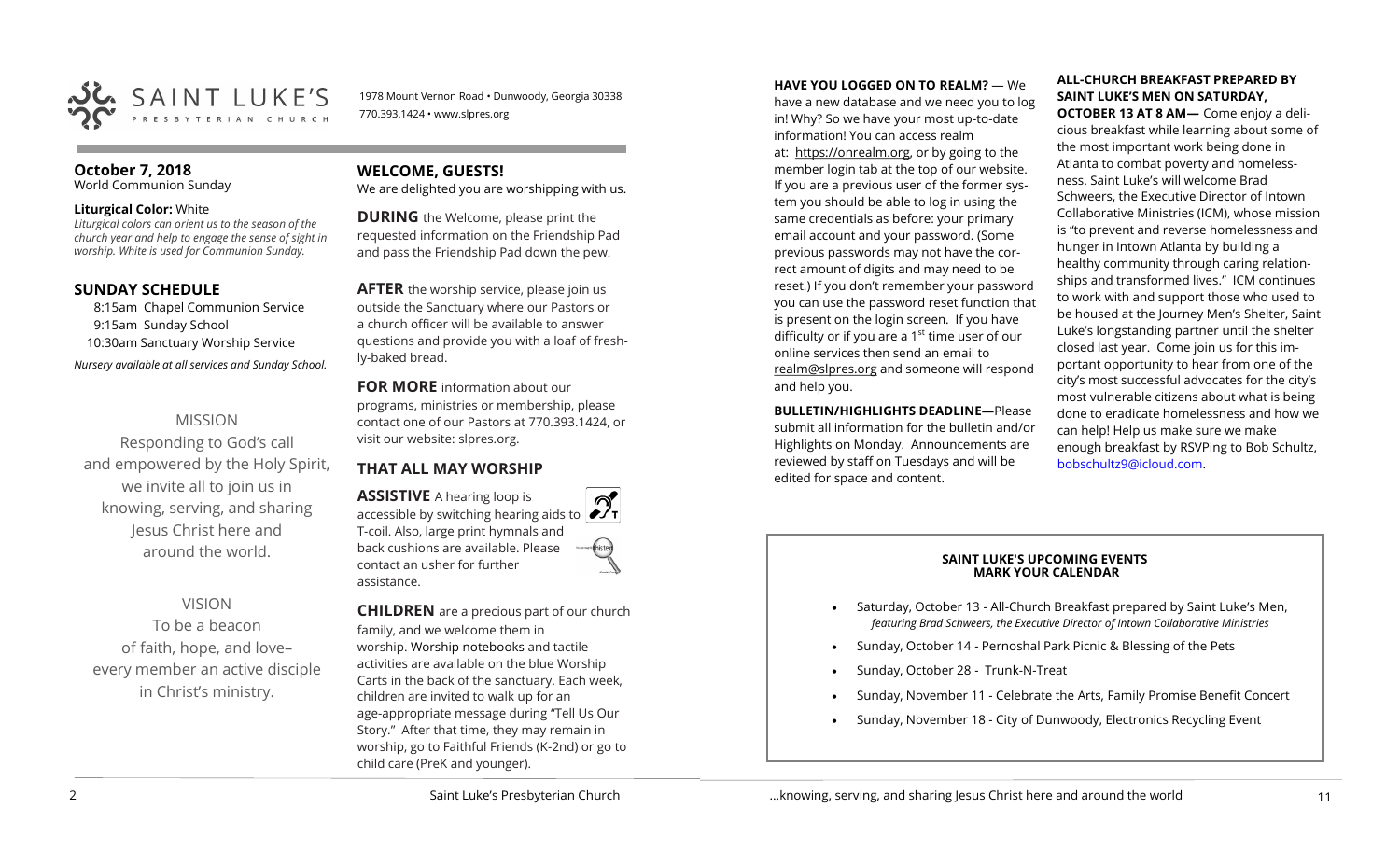# ADULT MINISTRY

**Shannon Dill shannondill@slpres.org / 770.393.1424 ext. 229**   $\_$  ,  $\_$  ,  $\_$  ,  $\_$  ,  $\_$  ,  $\_$  ,  $\_$  ,  $\_$  ,  $\_$  ,  $\_$  ,  $\_$  ,  $\_$  ,  $\_$  ,  $\_$  ,  $\_$  ,  $\_$  ,  $\_$  ,  $\_$  ,  $\_$  ,  $\_$ 

#### **ADULT SUNDAY SCHOOL**

Individual classes have begun. Please see the website for a full description of each class. (http://slpres.org/program-ministries/adult-ministry/sunday-school)

Faith Foundations: Room 232 House to House: Room 203 Seasons of the Spirit: Room 231/233 Soul Food: Room 234/236

#### **FRIDAY MORNING MEN'S BIBLE STUDY**

Fellowship and Bible study every Friday from 6:40-8am in the Parlor with Dan Joyce.

#### **BIBLE STUDY: "WAYFARERS"**

Come join David, Shannon or Phil as this week's preacher leads a study of the scripture for the upcoming Sunday's worship. Meet on Wednesdays at 10am in the church library.

# YOUTH MINISTRY

**Phil Brown philbrown@slpres.org / 770.393.1424 ext. 238**   $\_$  ,  $\_$  ,  $\_$  ,  $\_$  ,  $\_$  ,  $\_$  ,  $\_$  ,  $\_$  ,  $\_$  ,  $\_$  ,  $\_$  ,  $\_$  ,  $\_$  ,  $\_$  ,  $\_$  ,  $\_$  ,  $\_$  ,  $\_$  ,  $\_$ 

#### **HERE'S WHAT'S COMING UP IN YOUTH MINISTRY:**

#### **OCTOBER 7th**

**Sunday School:** We will meet upstairs in the youth room at **9:15am Pinball:** We will be heading out after 10:30am worship to play some pinball and eat some pizza. Register at slpres.org. Parents, if you can drive, register as an adult.

#### **OCTOBER 14th**

**Sunday School:** Meet at **9:15am** in the lobby to head to breakfast. Bring money. **Blessing of the Pets: 5:00 pm** at Pernoshal Park in Dunwoody. Family picnic to follow. Bring your own food. No regular youth group that evening.

#### **SAVE THE DATE: JANUARY 2-5, 2019, MONTREAT COLLEGE CONFERENCE**

Calling all college students! For more information or to register, go to slpres.org.

#### **In Preparation for Worship**

"The essence of the beautiful is unity in variety."



#### **Welcome and Announcements**

*If you are new to Saint Luke's today, welcome, we are so glad you are here! We have a gift of fresh bread we would love to give to you as a token of our gratitude. Please introduce yourself after worship to receive your welcome gift.*

*Please take the time now to fill out the Friendship Pads situated at the end of each pew. Write down your names and pass the pad down the pew, so that you may greet your pew neighbors by name and that we may know you are here.*

### **Call to Worship\***

| Leader: We have come together to praise God, from whom all blessings flow. |  |  |
|----------------------------------------------------------------------------|--|--|
|                                                                            |  |  |

- **People: The firmament, the covering of earth and seas, is the roof of our sanctuary.**
- Leader: And so, we dwell in the house of God all the days of our lives as one people.
- **People: We will sing songs of praise and give thanks for God's steadfast hope in us.**
- Leader: We will gather at your table together and remember our unity in our variety. **People: Let everyone that breathes worship and praise God together!**

**Opening Hymn #509\*** All Who Hunger, Gather Gladly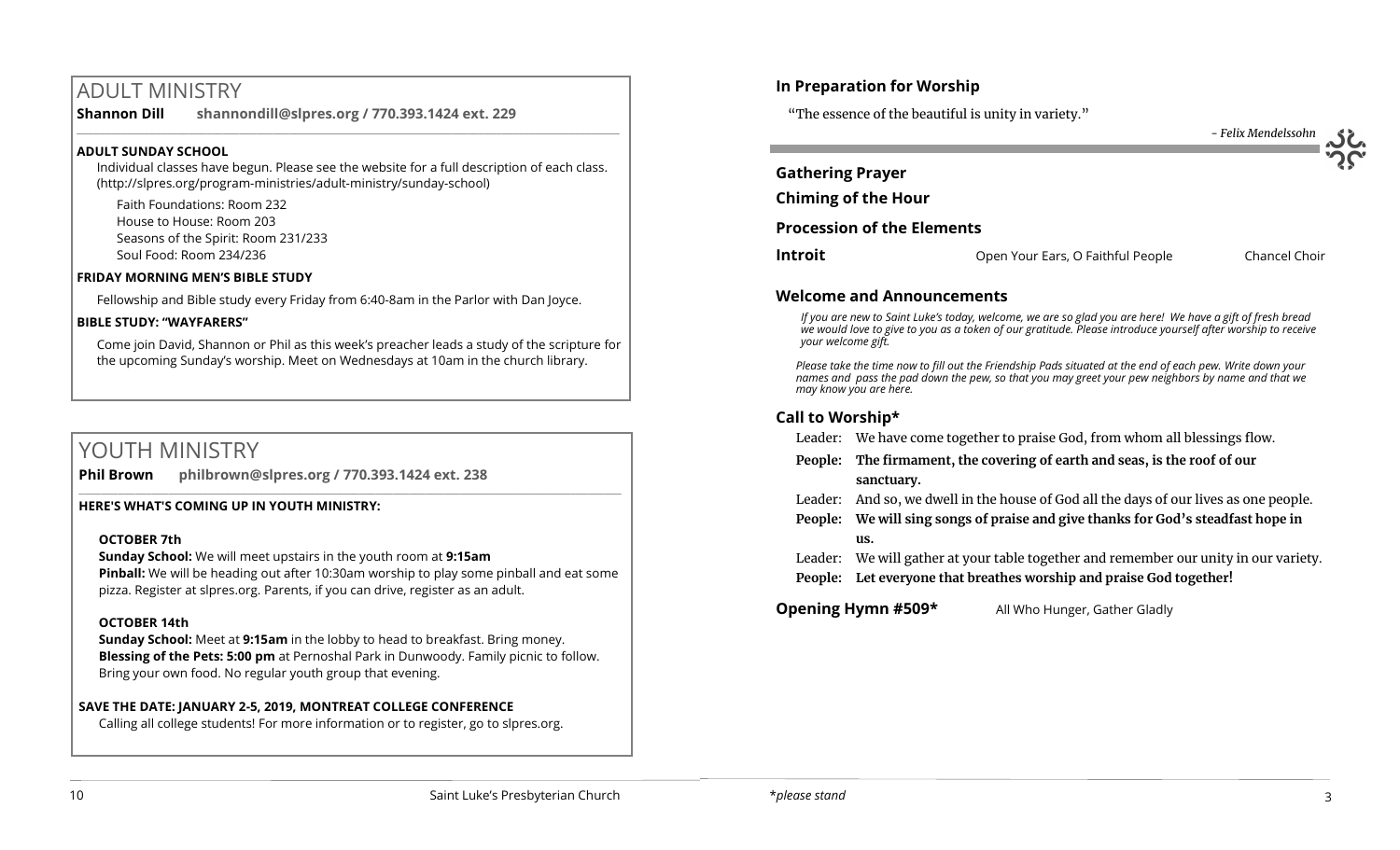#### **Prayer of the Day\***

**Holy God, We know from the world all the good you have made. In the world's variety of people and race and culture and language and custom, there is beauty and wonder. We know from Jesus all you still yearn for. He prayed that we might be one – one in spirit, one in mission, one in humility and honor before you. He invited all to the common table at which we can taste and see your generous love. Give us minds big enough to accept and celebrate our differences. Give us hearts big enough to love your children everywhere. We thank you for setting a table and making a world with space enough for us all! Amen.**

**Song of Praise #585\*** Glory to God

#### **Prayer for Illumination Beth Underhill Beth Underhill**

#### **Scripture Reading** Exodus 20:1-17, *pages 63-64 of the Old Testament*

Leader: The Word of the Lord. **People: Gracias a Dios. (Spanish) Grâce à Dieu. (French) Gǎnxiè shàngdì. (Chinese) Bhagavaan ka shukra hai. (Hindu) Hamd Alla. (Arabic)**

> **Asante Mungu. (Swahili) Thanks be to God.**

#### **Tell Us Our Story and Story and Story and Story and Story and Story and Story and Story and Story and Story and Story and Story and Story and Story and Story and Story and Story and Story and Story and Story and Story and**

*After Tell Us Our Story, parents may walk children 3 and younger to their classrooms in Sheppard Hall. Today is Sacrament Sunday for PreK through 3rd Grade. Communion is our focus today. Parents may register children in the narthex and pick up in The Harbor (room 213) after worship.* 

# S P L A S H ! CHILDREN'S MINISTRIES

**Catherine Anne Thomas cathomas@slpres.org / 770.393.1424 ext. 228 \_\_\_\_\_\_\_\_\_\_\_\_\_\_\_\_\_\_\_\_\_\_\_\_\_\_\_\_\_\_\_\_\_\_\_\_\_\_\_\_\_\_\_\_\_\_\_\_\_\_\_\_\_\_\_\_\_\_\_\_\_\_\_\_\_\_\_\_\_\_\_\_\_\_\_\_\_\_\_\_\_\_\_\_\_\_\_\_\_\_\_\_\_\_\_\_\_\_\_\_\_\_\_\_\_\_** 

#### **BREAKFAST CLUB BEFORE SUNDAY SCHOOL!**

All first through fifth graders are invited to "ease in" to class time from 9:15 to 9:30am in the Sheppard Hall Loft. Come for eye-opening snacks, low-key activities, and conversation with friends and teachers!

#### **SACRAMENT SUNDAY IS TODAY!**

Our first Sacrament Sunday is today, October 7, and will focus on Communion. All children ages PreK through  $3^{rd}$  grade are invited to join us today and for future worship workshops, held on the **first Sunday of the month,** after Tell Us Our Story at 10:30am worship. We will focus on Communion in October, November, December, and January; and Baptism will be our topic in February, March, April, and May. We will learn the hows and the whys of these important sacraments through stories, games, and other activities. For more information, please contact [cathomas@slpres.org.](mailto:cathomas@slpres.org)

#### **SAVE THE DATE: TRUNK–N-TREAT IS SUNDAY, OCTOBER 28!**

Trunk-n-Treat is Sunday, October 28! Here is the schedule of events:

4:30pm Carnival

5:30pm Candy Collecting

6:00pm Dinner in the Great Hall (Purchase your dinner ticket at slpres.org!)

# MUSIC MINISTRY

**Clair Maxwell clairmaxwell@slpres.org / 770.393.1424 ext. 227** 

 $\_$  ,  $\_$  ,  $\_$  ,  $\_$  ,  $\_$  ,  $\_$  ,  $\_$  ,  $\_$  ,  $\_$  ,  $\_$  ,  $\_$  ,  $\_$  ,  $\_$  ,  $\_$  ,  $\_$  ,  $\_$  ,  $\_$  ,  $\_$ 

#### **THE CHOIR NEEDS YOU**

YOU should be in a choir this fall! Choirs are fun opportunities for: getting to know other church members, growing in your personal knowledge and faith, and enhancing your worship experience. Contact Clair about more information on one of our choirs.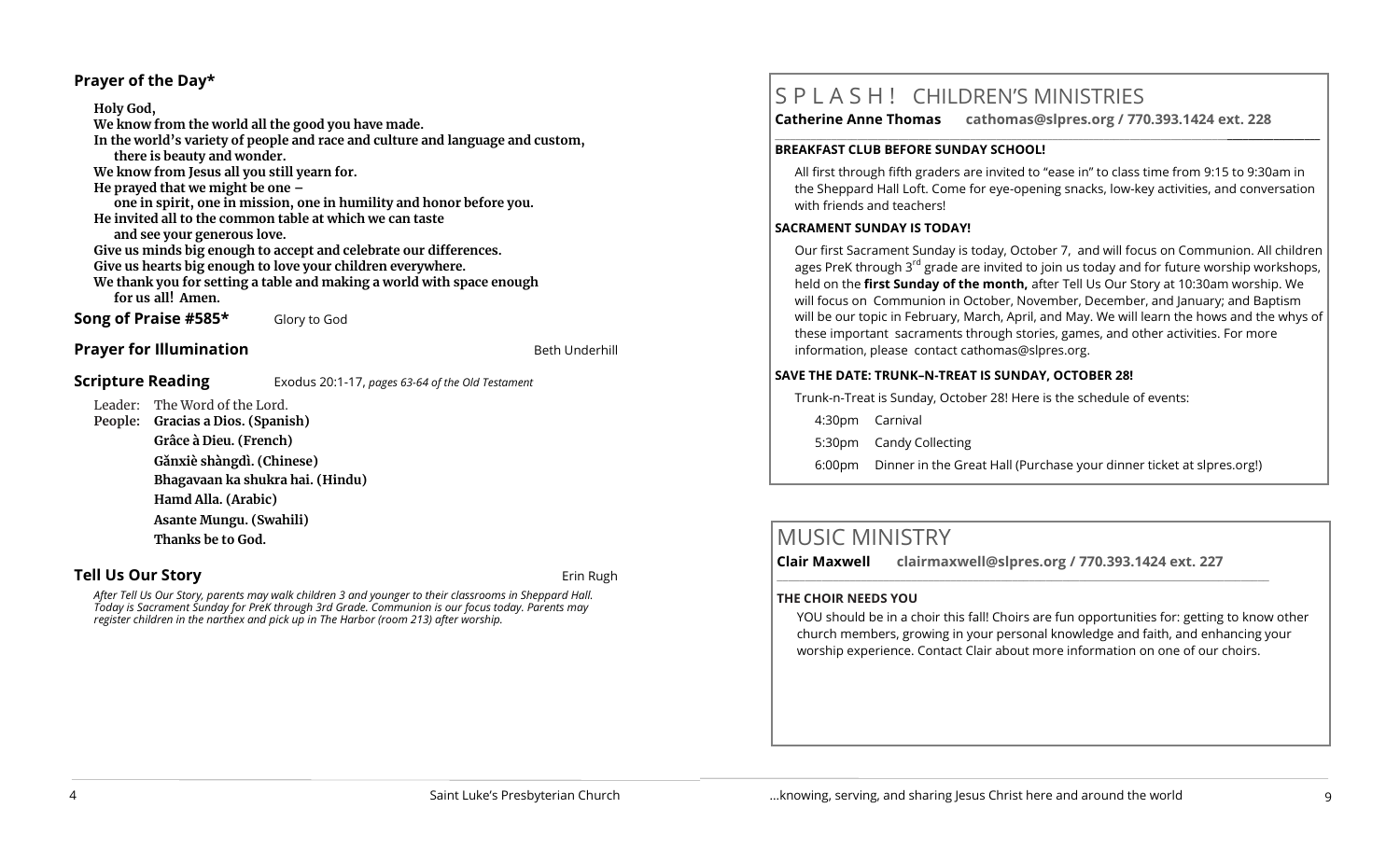# SUNDAY SPOTLIGHT:

<u>ာင်း</u> **NEW MEMBER INQUIRER'S CLASS**— If you are interested in learning more about Saint Luke's, the Presbyterian faith tradition, and what it means to be a member of this wonderful church, please join senior pastor David Lower for a New Member Inquirer's Class on **October 14, 21, and 28 at 9:15 am** in the Session Room (room 109). New members will be welcomed during the 10:30am service on **Sunday, October 28.** Childcare provided during classes. Contact David Lower with questions: davidlower@slpres.org / 770.393.1424, ext. 223.

ぶん **WEDNESDAY NIGHT FEAST—** We're at our best when we're together! There's more energy, more laughter, and more discovery. Join us for dinner at 5:45 p.m., followed by weekly group programming that has been carefully selected to help us dive deeper into our relationships with God and each other. **ALL ages** will be truly engaged each week! For more information or to register, go to slpres.org or fill out the blue pew cards.

Wednesday evening schedule **(September 19– October 24):**

**5:00-5:45 pm** Children's choirs (Westminster and Cherub Choirs) rehearse

**5:45-6:25 pm** Dinner! Cost is \$7 per person (\$3 for 5th Grade & under), \$20 per family max **6:25-7:15 pm** Program for all age groups (go to slpres.org for weekly program information)

**6:30-7:20 pm** Festival Ringers (handbell choir) rehearse

**7:30-9:00 pm** Chancel Choir rehearses

، خگہ **BLESS YOUR PET**— Join us on **October 14 at 5 pm** at Pernoshal Park for the Blessing of the Pets. All pets—furry, floaty, feathery and slithery—are welcome! Bring your own picnic to enjoy afterwards.

**SAINT LUKE'S LAUNCH PARTY AT 11:30am ON OCTOBER 21st—** All hands on  $\check{\phantom{\phi}}$  deck! Please join your Saint Luke's family as we swab the decks and trim the sails in preparation for setting sail together in the Great Hall on October 21st. After 10:30am worship we will kick off our 2019 Commitment season with nautical fun, food, and fellowship. Our Commitment Season will begin on October 21st and end with Commitment Sunday on November 11th. Stay tuned for more details in the coming weeks. In the meantime, dust off your captain's hat and your life jacket, and get ready to set sail with Saint Luke's!

You are holy, you are whole. You are always ever more than we ever understand. You are always at hand. Blessed are you coming near; blessed are you coming here to your church in wine and bread, raised from soil, raised from dead. You are holy, you are wholeness, you are present, let the cosmos praise you Lord! Hallelujah to our Lord!

**Sermon** "Showing Steadfast Love" **Phil Brown** 

#### **Holy Communion**

*Communion will be served by intinction (dipping the bread into the cup). Everyone is invited to participate in the sacrament. The cup holds grape juice, not wine, during this service. A server with gluten-free wafers will be standing directly in front of the communion table for those who prefer this option. If you would prefer to be served where you are sitting, please raise your hand.*

#### **Profession of Faith\*** From the Belhar Confession (2016)

**We believe in one holy, universal Christian church, the unity of the communion of saints of the entire human family. And we believe that that this unity of the people of God must be manifest and active, in that we love one another; that we give ourselves willingly and joyfully to one another, that we share one baptism together, that we eat of one bread and drink of one cup together, that we confess one name, one Lord, for one cause, with one hope, which is the height and the breadth and the depth and the love of Christ, forever and ever. Amen.**

**Prayer of Thanksgiving**